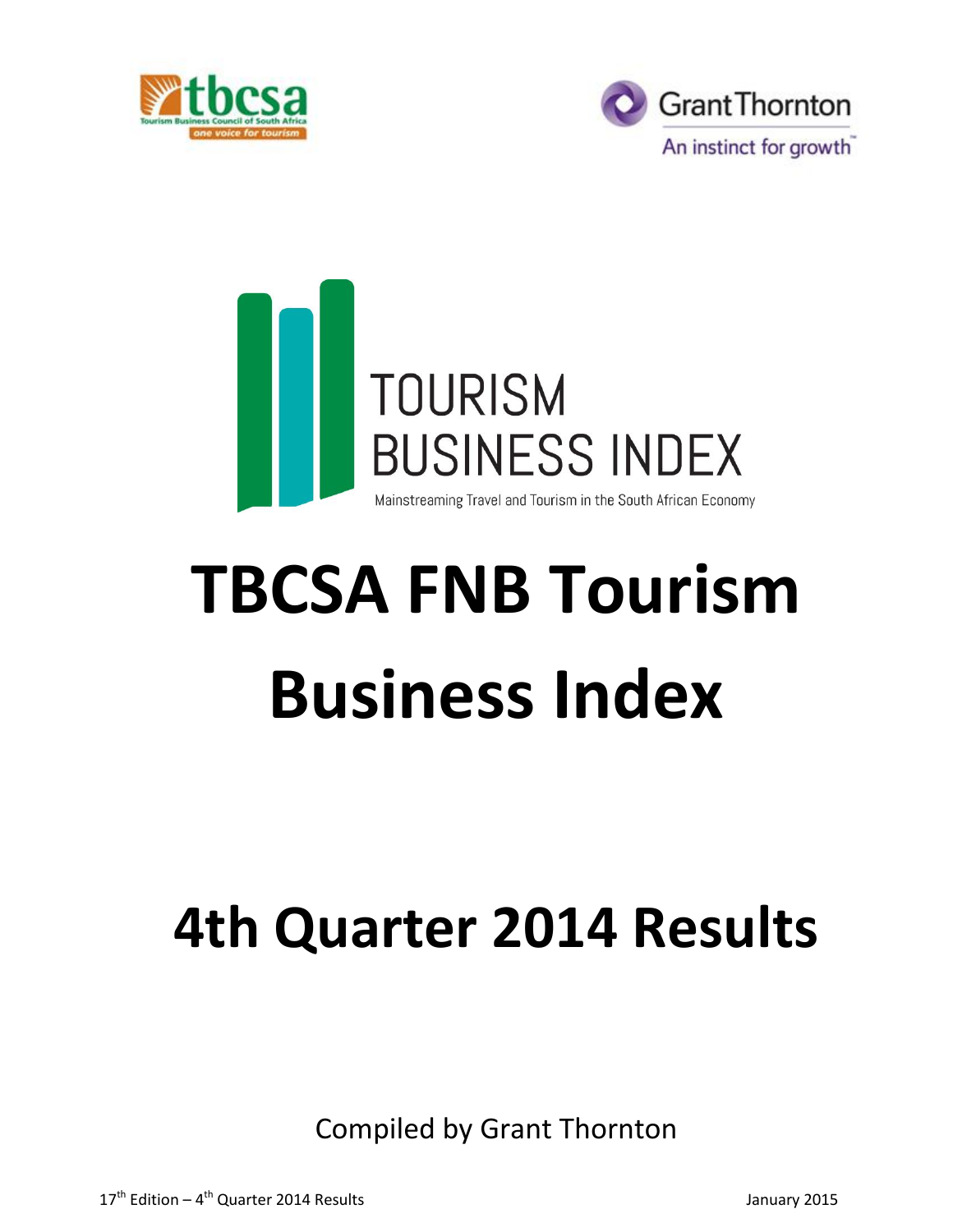# **TBCSA FNB Tourism Business Index**

#### **Introduction**

The Tourism Business Index ("**TBI**") is an initiative of the Tourism Business Council of South Africa and is compiled by Grant Thornton.

The TBI provides an indication of the current and likely future performance of businesses operating within the Tourism Sector in South Africa. It profiles the industry and positions it as an important component of the South African economy.

The index is produced quarterly. The information for the TBI is collected through an online survey of tourism businesses completed after the end of the quarter.

The first official edition of the TBI was released on the 18<sup>th</sup> of January 2011.

The overall tourism index includes accommodation operators and responses from tour operators, coach operators, vehicle rental companies, airlines, travel agents, retail outlets, forex traders, conference venues and attractions. Two sub-indices are produced; "Accommodation" and "Other Tourism Businesses"

#### **What is a Business Index?**

The purpose of the TBI is to provide individual tourism businesses with regular, up-to-date information on the performance of tourism businesses, including the outlook for performance over the next three months. It therefore tracks actual recent business performance in the sector and is an indicator of prospects for short-term future performance.

It is a business index that focuses on the performance and profitability of businesses operating in the sector, as oppose to a sector performance index. While in many instances the subtle distinction between the two approaches would not manifest in different results, in certain circumstances, they may be different. For example, if there is significant over-capacity in the industry, business performance can be weak, while the industry could be experiencing strong growth and making an increasing contribution to GDP.

As the TBI tracks and forecasts tourism business performance, it is not separated into domestic and foreign tourism. Many tourism businesses host or handle both inbound and domestic tourists and therefore demand and characteristics in both major markets are inextricably linked to business performance.

The information is designed to help individual businesses and policy and strategy makers, understand the current tourism operating environment and plan for the likely future tourism industry environment.

Note: The first two surveys in 2010 were pilot surveys which did not follow exact quarters. They each covered 3 months from May to July 2010, then August to October 2010, while the last survey of 2010 covered the last quarter, i.e. October to December. October was therefore included in two indices. From the first official edition in 2011 onwards, only regular quarters are covered.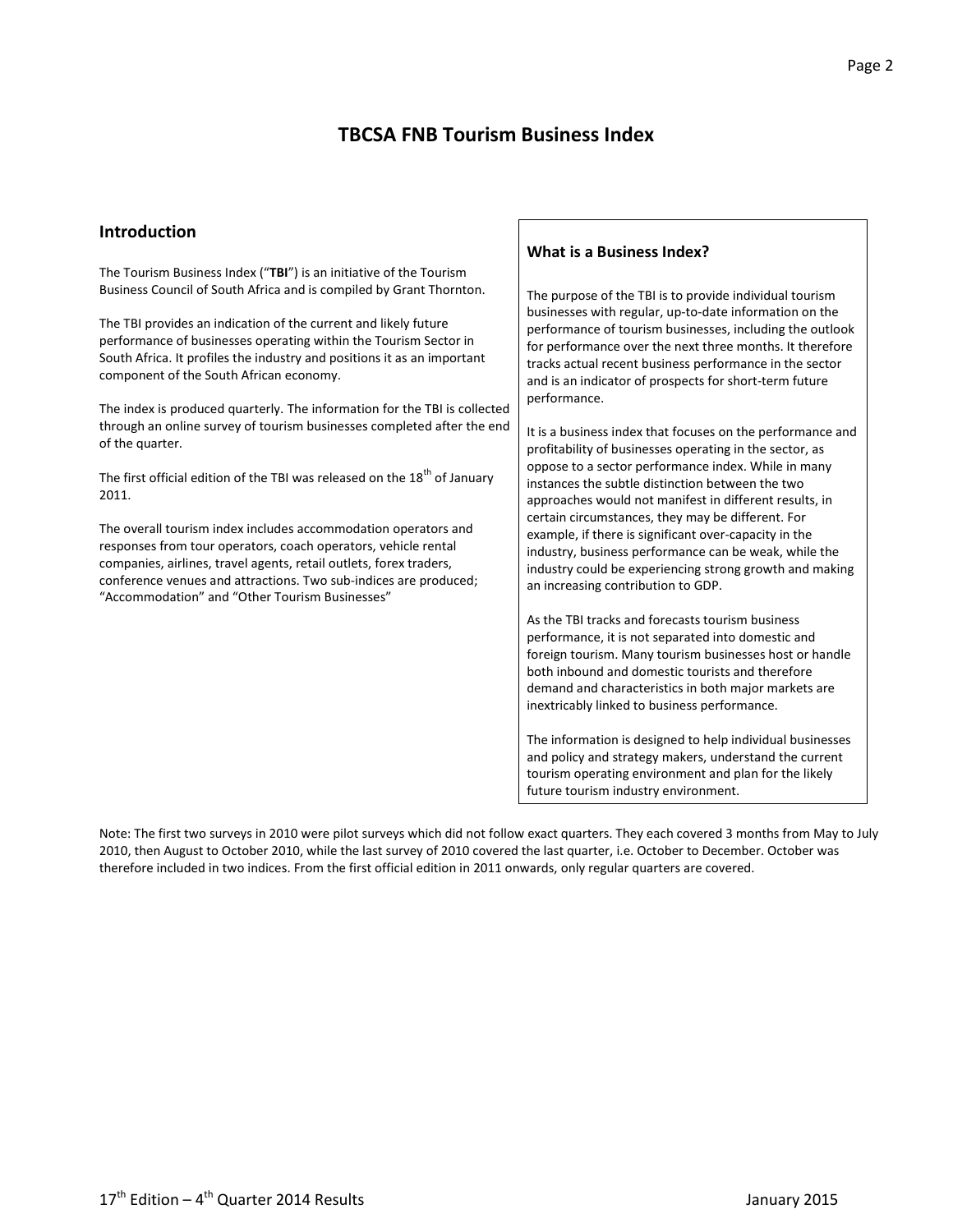# **TBCSA FNB Tourism Business Index**



### **The Tourism Business Index**

- The Tourism Industry performed almost in line with expectations recording an index of 108,3 compared to the forecast 109,8 for Q4 2014.
- Overall, business performance for the first quarter of 2015 is expected to remain at almost normal levels with an expected index of 102,4.
- The Accommodation Sector experienced higher than normal business performance at 113,3 – this index represents the highest recorded index for Q4 since inception.
- The Accommodation Sector remains conservative on outlook; expecting almost normal business performance for Q1 2015 (101,9). Within this, hotel group respondents forecast lower than normal business performance for the upcoming quarter.
- Other Tourism Businesses performed very slightly better than normal (104,4) with Forex, Activities and Attractions, Conference Centres and Car Hire indicating higher than normal business performance for Q4 2014.
- Overall, Other Tourism Businesses expect almost normal business performance next quarter (Q1 2015) with an index of 102,7, at a very similar level to the

#### **What is Normal?**

The reported changes or expected changes in demand and profitability are expressed relative to the expected normal levels of business for the relevant period. Normal is defined as "the level of acceptable business performance in line with the realistic long term average performance you would hope to achieve, or the long term average historical performance experienced, during this quarter, i.e. taking seasonal variances into account".

Normal is then calibrated to an index of 100. When the index shows Performance or Prospects at higher than 100, this indicates better than normal performance, while below 100 indicates worse than normal performance.

If all business surveyed indicate a significantly better than normal performance across all dimensions covered, the index could register a maximum high of 200, while significantly poor performance for all businesses would result in an index of 0.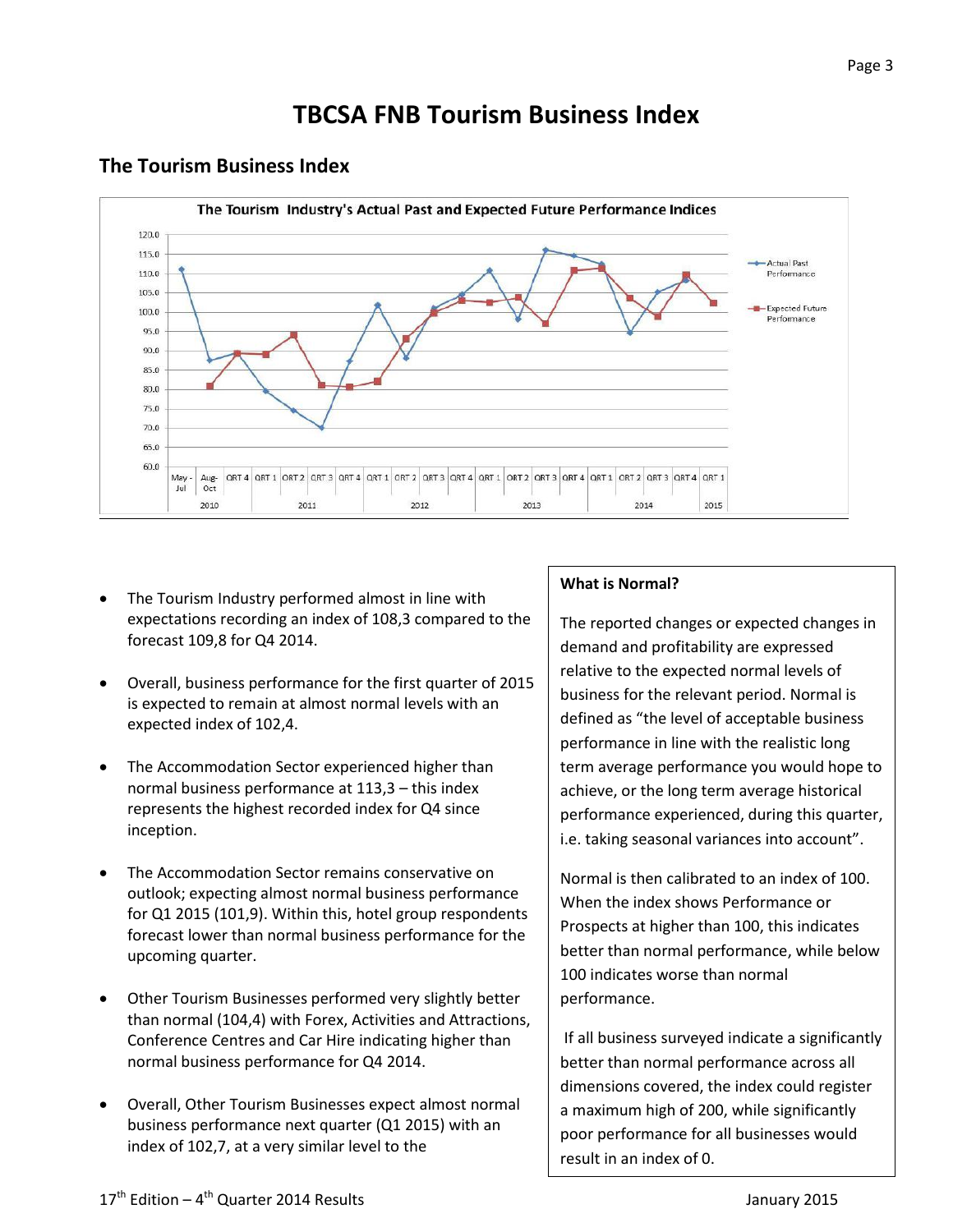accommodation sector . When delving into the index Tour Operators, Travel Agents and Retail forecast lower than normal business performance.

#### **Accommodation Index**



#### **Other Tourism Business Sub Index**

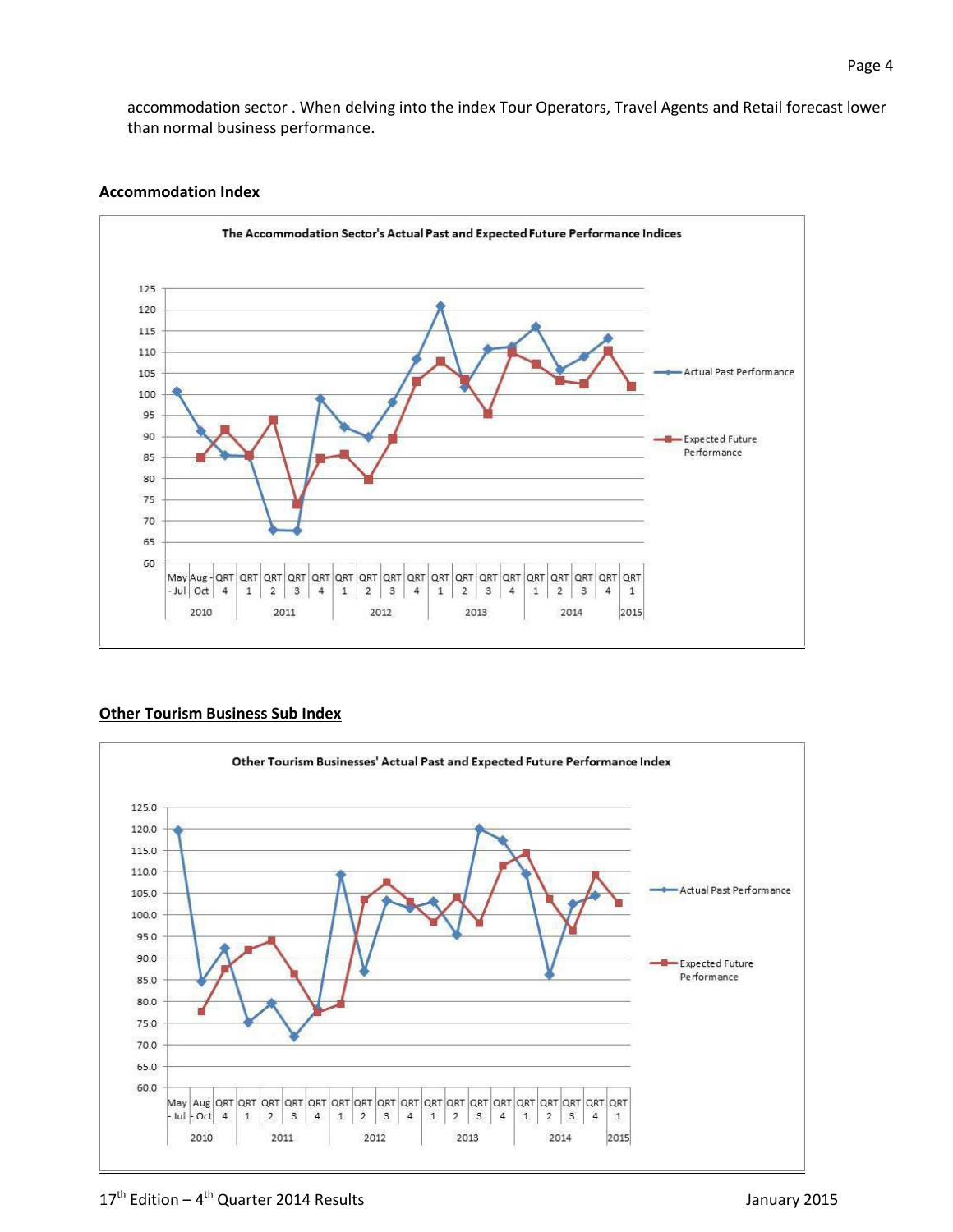#### **TBI Summary**

|      |                         | <b>Overall</b> |                 | Accommodation |                 | <b>Other</b>  |                 |  |
|------|-------------------------|----------------|-----------------|---------------|-----------------|---------------|-----------------|--|
|      |                         | Actual         | <b>Forecast</b> | <b>Actual</b> | <b>Forecast</b> | <b>Actual</b> | <b>Forecast</b> |  |
|      | 1 <sup>st</sup> Quarter | 79.6           | 89.1            | 85.3          | 85.5            | 75.1          | 91.9            |  |
|      | 2 <sup>nd</sup> Quarter | 74.5           | 94.1            | 67.8          | 94.0            | 79.6          | 94.1            |  |
| 2011 | 3rd Quarter             | 70.0           | 81.0            | 67.7          | 73.9            | 71.8          | 86.4            |  |
|      | 4 <sup>th</sup> Quarter | 87.3           | 80.7            | 98.9          | 84.9            | 78.3          | 77.4            |  |
| 2012 | 1 <sup>st</sup> Quarter | 101.9          | 82.2            | 92.2          | 85.8            | 109.3         | 79.4            |  |
|      | 2 <sup>nd</sup> Quarter | 88.2           | 93.2            | 89.9          | 79.8            | 86.9          | 103.5           |  |
|      | 3rd Quarter             | 101.0          | 99.8            | 98.1          | 89.6            | 103.3         | 107.6           |  |
|      | 4 <sup>th</sup> Quarter | 104.6          | 103.1           | 108.4         | 103.1           | 101.6         | 103.2           |  |
| 2013 | 1 <sup>st</sup> Quarter | 110.8          | 102.5           | 120.9         | 107.8           | 103.1         | 98.4            |  |
|      | 2 <sup>nd</sup> Quarter | 98.2           | 103.8           | 101.7         | 103.4           | 95.4          | 104.2           |  |
|      | 3rd Quarter             | 116.1          | 97.0            | 110.8         | 95.5            | 120.0         | 98.1            |  |
|      | 4 <sup>th</sup> Quarter | 114.6          | 110.8           | 111.4         | 110.0           | 117.2         | 111.4           |  |
| 2014 | 1 <sup>st</sup> Quarter | 112.4          | 111.3           | 116.1         | 107.3           | 109.6         | 114.4           |  |
|      | 2 <sup>nd</sup> Quarter | 94.7           | 103.6           | 105.8         | 103.2           | 86.2          | 103.8           |  |
|      | 3rd Quarter             | 105.3          | 98.9            | 108.9         | 102.4           | 102.5         | 96.3            |  |
|      | 4 <sup>th</sup> Quarter | 108.3          | 109.8           | 113.3         | 110.4           | 104.4         | 109.4           |  |
| 2015 | $1st$ Quarter           |                | 102.4           |               | 101.9           |               | 102.7           |  |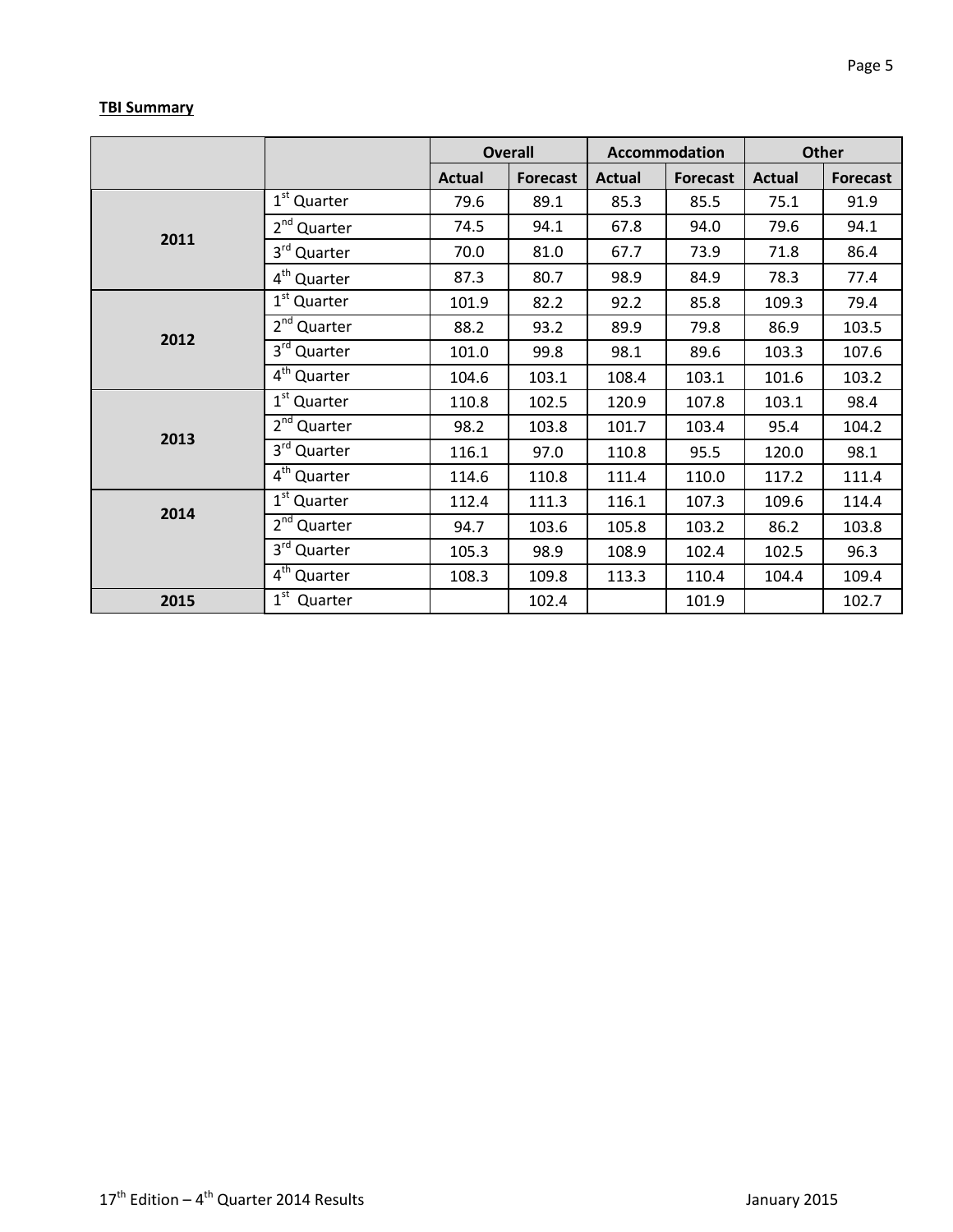# **Balance Statistics**

There is no clear inclination with regard to expected business performance for next year for the Accommodation Sector. The Accommodation Sector records a balance statistic of -6,3% with a total 30,2% of respondents expecting better than normal business performance next year, and 36,5% expecting worse than normal. Other Tourism Businesses on the other hand, are more optimistic about the future recording a balance statistic of +19,2% with 40,3% of respondents expecting better than normal business performance and only 21,1% expecting worse than normal performance next year.



#### **Next Year**

#### **Summary of the Next Year Balance Statistic Historical Results**

|      |                            | <b>Accommodation Sector</b> | <b>Other Sector</b> |  |  |
|------|----------------------------|-----------------------------|---------------------|--|--|
| 2011 | $1^{\rm st}$<br>Quarter    | $-27.7%$                    | $+13%$              |  |  |
|      | 2 <sup>nd</sup><br>Quarter | $-40.2%$                    | $-5.4%$             |  |  |
|      | 3 <sup>rd</sup><br>Quarter | $-70.3%$                    | $-3.2%$             |  |  |
|      | 4 <sup>th</sup><br>Quarter | $-53.0%$                    | $-16.9%$            |  |  |
|      | $1^{\rm st}$<br>Quarter    | $-24.5%$                    | $+17.2%$            |  |  |
|      | 2 <sup>nd</sup> Quarter    | $-11.7%$                    | $+15.3%$            |  |  |
| 2012 | 3rd Quarter                | $-3.8%$                     | $+10.5%$            |  |  |
|      | $4th$ Quarter              | $-0.6%$                     | +37.6%              |  |  |
| 2013 | $1st$ Quarter              | $+13.1%$                    | $+29.7%$            |  |  |
|      | 2 <sup>nd</sup> Quarter    | $-12.7%$                    | $+15.2%$            |  |  |
|      | $3rd$ Quarter              | $-13.6%$                    | $+34.5%$            |  |  |
|      | $4th$ Quarter              | $-22.4%$                    | $+28.4%$            |  |  |
|      | $1st$ Quarter              | $+34.2%$                    | $+47.3%$            |  |  |
| 2014 | 2 <sup>nd</sup><br>Quarter | $+5.1%$                     | $+20%$              |  |  |
|      | 3rd Quarter                | 0.0%                        | $+15,5%$            |  |  |
|      | $4th$ Quarter              | $-6.3%$                     | $+19.2%$            |  |  |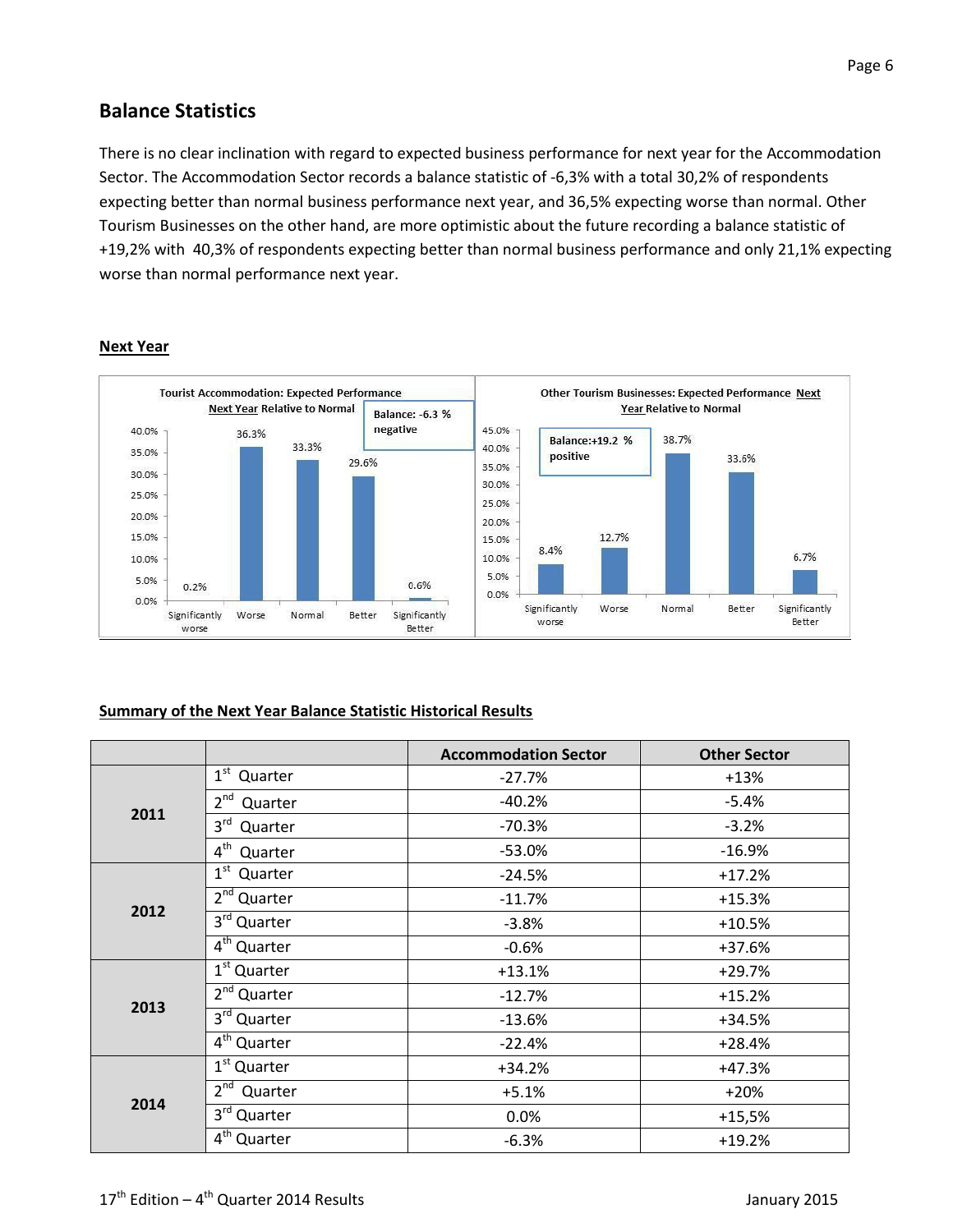When looking at employment levels, the expectation for next quarter is quite positive. While 61,3% of the Accommodation Sector and 72,8% of Other Tourism Businesses expect to keep employee numbers the same next quarter. A total 37% of accommodation respondents expect to increase employment levels and the accommodation sector shifts from very low / negative historical balance statistic over prior quarters to a considerably higher balance statistic of +35,3% with. Other Tourism Businesses record a balance statistic of +7,5% with 17,4% of respondents expecting to increase employment levels. Overall, these figures bode well for the job market.

#### **Employment Levels**



#### **Summary of the Employment Balance Statistic Historical Results**

|      |                            | <b>Accommodation Sector</b> | <b>Other Sector</b> |  |  |
|------|----------------------------|-----------------------------|---------------------|--|--|
| 2011 | $1^{\rm st}$<br>Quarter    | $-23.7%$                    | $-28.9%$            |  |  |
|      | $2^{\text{nd}}$<br>Quarter | $-25.3%$                    | $-12.3%$            |  |  |
|      | 3 <sup>rd</sup><br>Quarter | $-17.4%$                    | $+1.8%$             |  |  |
|      | 4 <sup>th</sup><br>Quarter | $-15.4%$                    | $+1.6%$             |  |  |
|      | $1^{\rm st}$<br>Quarter    | $-17.3%$                    | $-3.0%$             |  |  |
|      | 2 <sup>nd</sup> Quarter    | $-3.9%$                     | $+7.4%$             |  |  |
| 2012 | $3rd$ Quarter              | $+6.4%$                     | $-0.6%$             |  |  |
|      | $4th$ Quarter              | $+5.3%$                     | $-8.3%$             |  |  |
| 2013 | 1 <sup>st</sup> Quarter    | $+0.9%$                     | $+12.5%$            |  |  |
|      | 2 <sup>nd</sup> Quarter    | $-0.2%$                     | 0.0%                |  |  |
|      | 3rd Quarter                | $+8.7%$                     | $+10.9%$            |  |  |
|      | $4th$ Quarter              | $-19.4%$                    | $+8.8%$             |  |  |
|      | $1^{\rm st}$<br>Quarter    | $-49.7%$                    | $+12.1%$            |  |  |
|      | $2^{nd}$<br>Quarter        | $+2.8%$                     | $+8.6%$             |  |  |
| 2014 | 3rd Quarter                | $-4.5%$                     | $+15.3%$            |  |  |
|      | $4th$ Quarter              | $+35,3%$                    | $+7.5%$             |  |  |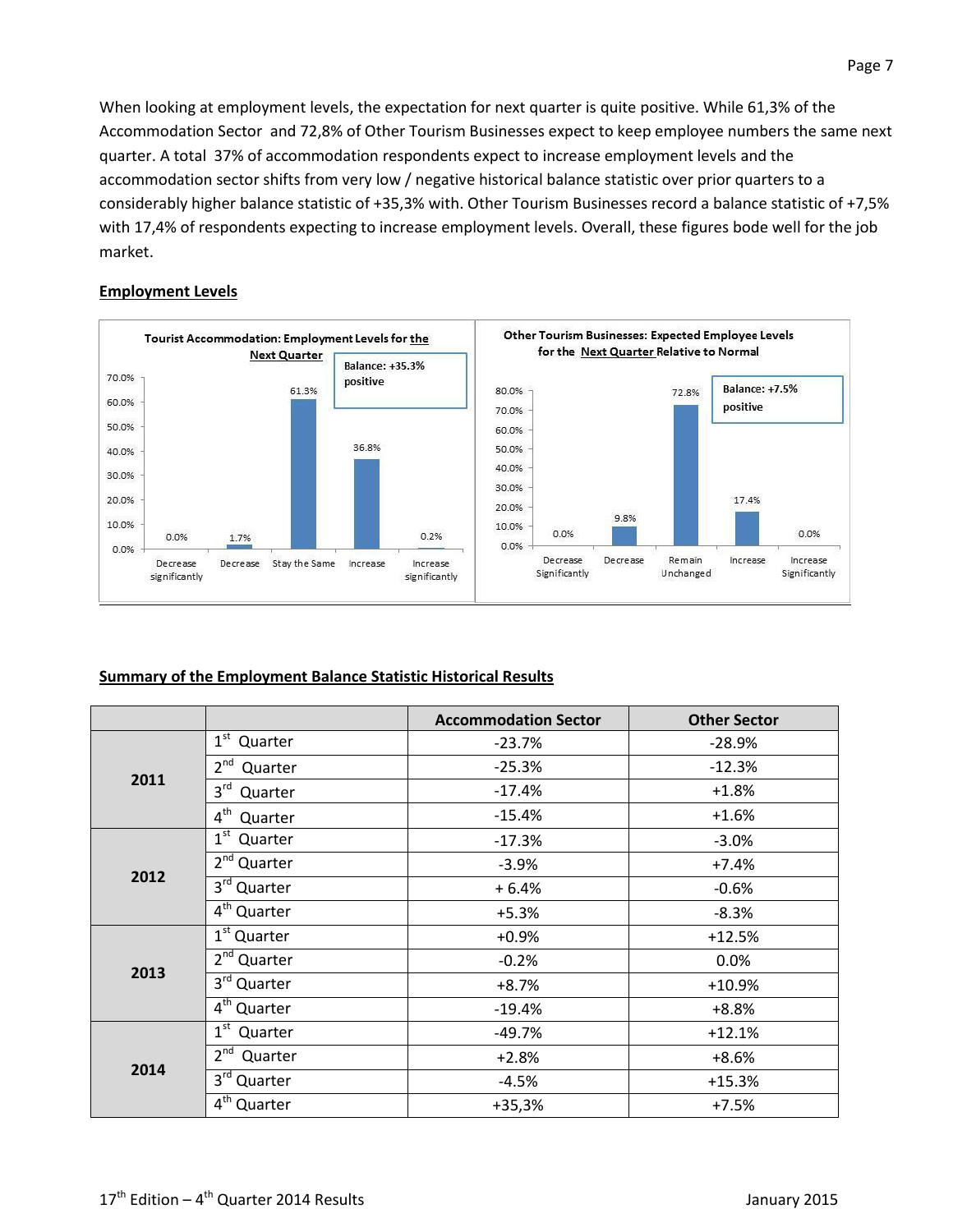When looking at capacity expansion, the greatest respondents contributing to the exceptionally high balance statistic (+61,6%) for the Accommodation Sector are hotel groups. This shows that although Hotel Groups largely expect business performance to be lower than normal they intend still increasing capacity. Other Tourism Businesses also expect a positive balance of +18,6% continuing their optimistic outlook.



#### **Capacity Growth Expectations**

#### **Summary of the Capacity Growth Balance Statistic Historical Results**

|      |                                    | <b>Accommodation Sector</b> | <b>Other Sector</b> |  |  |
|------|------------------------------------|-----------------------------|---------------------|--|--|
| 2011 | $1^{\rm st}$<br>Quarter            | $+14.3%$                    | $-11.1%$            |  |  |
|      | 2 <sup>nd</sup><br>Quarter         | $+12.6%$                    | $+9.3%$             |  |  |
|      | 3 <sup>rd</sup><br>Quarter         | $+9.6%$                     | $+24.8%$            |  |  |
|      | 4 <sup>th</sup><br>Quarter         | $-3.3%$                     | $+21.0%$            |  |  |
|      | $1st$ Quarter                      | $+7.4%$                     | $+20.7%$            |  |  |
|      | 2 <sup>nd</sup> Quarter            | $+25.6%$                    | $+7.2%$             |  |  |
| 2012 | 3rd Quarter                        | $+22.5%$                    | $+30.3%$            |  |  |
|      | $\overline{4}^{\text{th}}$ Quarter | $+11.1%$                    | $+26.1%$            |  |  |
| 2013 | 1 <sup>st</sup> Quarter            | $+2.0%$                     | $+15.5%$            |  |  |
|      | 2 <sup>nd</sup> Quarter            | $-15.6%$                    | $+22.4%$            |  |  |
|      | 3rd Quarter                        | $+14.1%$                    | $+27.4%$            |  |  |
|      | 4 <sup>th</sup> Quarter            | $+5.4%$                     | $+40.7%$            |  |  |
|      | $1st$ Quarter                      | $+37.5%$                    | $+22.1%$            |  |  |
|      | 2 <sup>nd</sup><br>Quarter         | $+7.1%$                     | $+17.7%$            |  |  |
| 2014 | 3 <sup>rd</sup><br>Quarter         | $+3.9%$                     | $+26.3%$            |  |  |
|      | 4 <sup>th</sup> Quarter            | $+61.6%$                    | +18.6%              |  |  |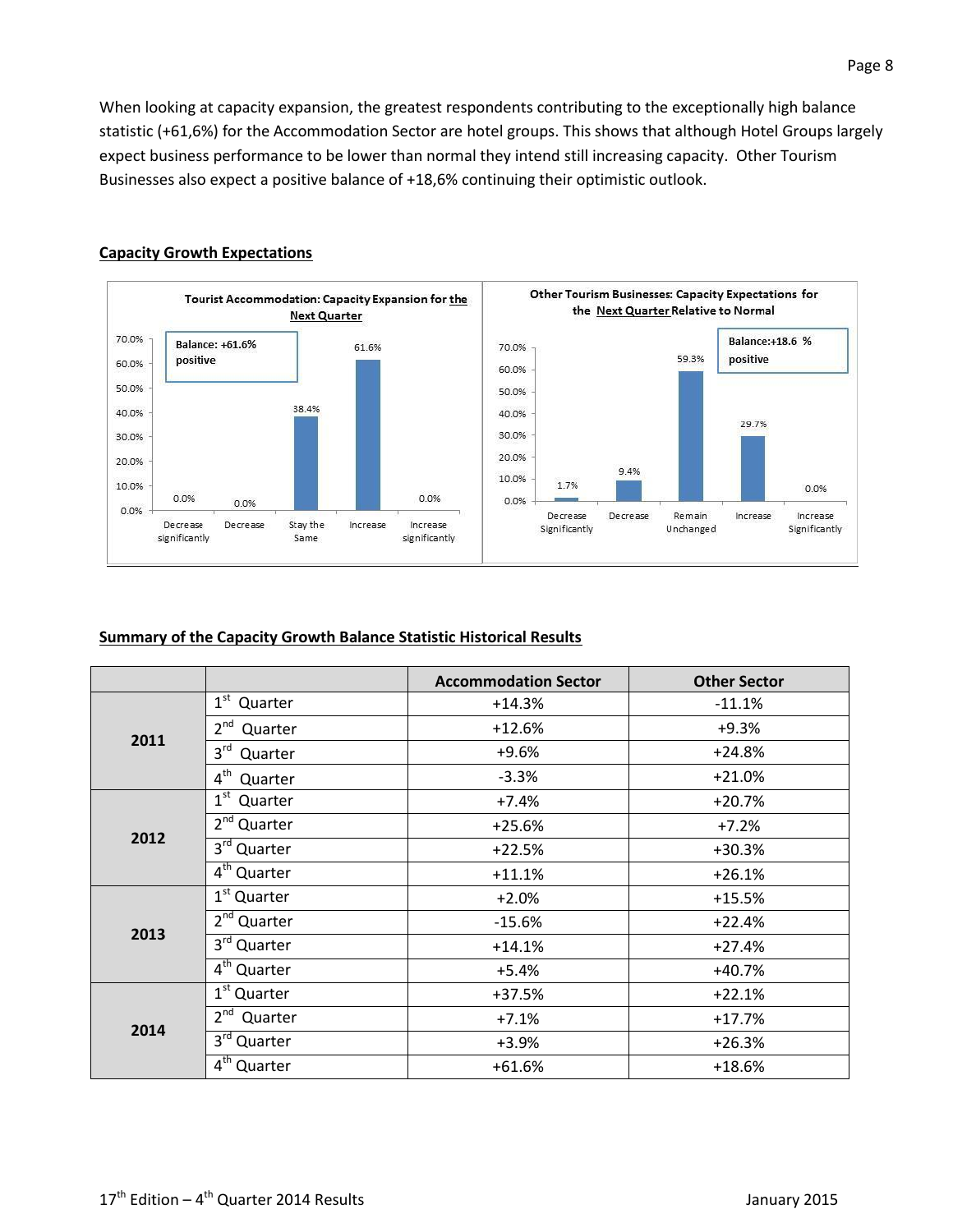# **Factors Affecting Business Conditions**

With regard to the performance of the Tourism Industry, the TBI considers both positive and negative factors which possibly have an impact on the performance of the industry.

#### **Negative Factors – Last Quarter**

- For the  $10^{th}$  consecutive quarter cost of inputs is the most cited negative contributing factor affecting business performance in the Accommodation Sector. Overall, it continues to affect more establishments each quarter with 57% of respondents acknowledging it for Q4 2014.
- Insufficient overseas leisure demand (40%) and cost of labour (29%) continues to feature in this edition as most cited negative contributing factors.
- Other cited negative factors include:
	- $\triangleright$  Water and power interruptions;
	- $\triangleright$  Reduced demand from government;
	- $\triangleright$  High utility costs, rates and taxes;
	- $\triangleright$  The Ebola virus;
	- $\triangleright$  Bad publicity for South Africa;
	- $\triangleright$  Competition from unregistered / unlicensed establishments; and
	- $\triangleright$  Visa regulations.



- Equally at 36%, insufficient domestic business demand and competitor market behaviour feature considerably for the last quarter for Other Tourism Businesses.
- Cost of labour (9%) has dropped substantially from the last edition's 23% for Other Tourism Businesses. The difference to the accommodation sector where this is still felt as a constraint by 29%, is quite marked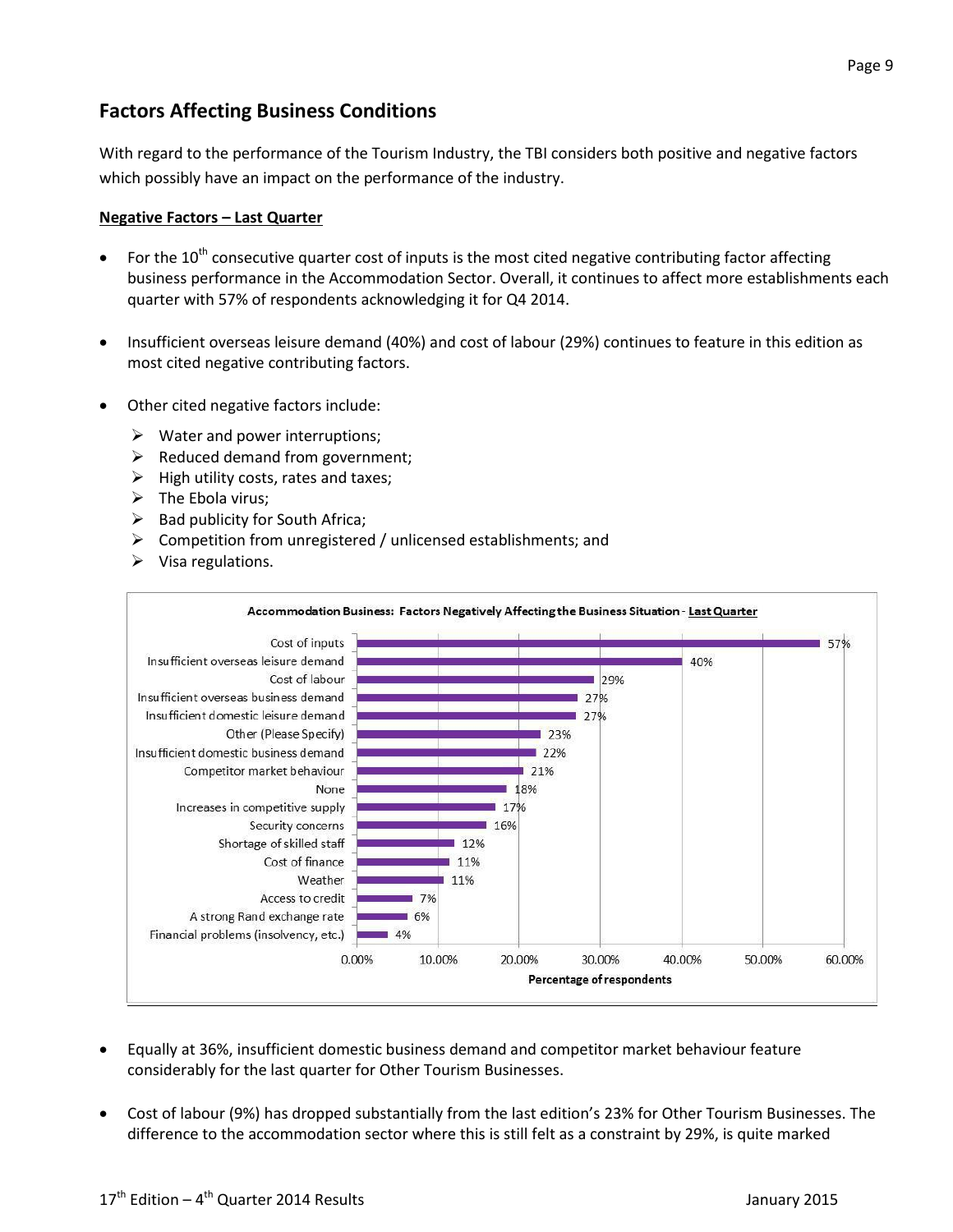- Other cited negative contributing factors include:
	- $\triangleright$  The impact and perceptions of the Ebola virus causing international delegates to cancel meetings / conferences / visits due to fear of contraction;
	- $\triangleright$  Visa regulations;
	- $\triangleright$  Local strikes; and
	- $\triangleright$  The absence of disposable discretionary income.



#### **Negative Factors – Next Quarter**

- The Accommodation Sector expects similar factors as cited last quarter (Q4 2014) to have a negative effect on business performance next quarter (Q1 2015) with costs of inputs (58%), insufficient overseas leisure demand (36%) and cost of labour (33%).
- Similar to last quarter actual, additional negative contributing factors include:
	- $\blacktriangleright$  Labour strikes;
	- $\triangleright$  The Ebola virus;
	- $\triangleright$  Water and power interruptions;
	- $\triangleright$  Reduced demand from government; and
	- $\triangleright$  Visa regulations.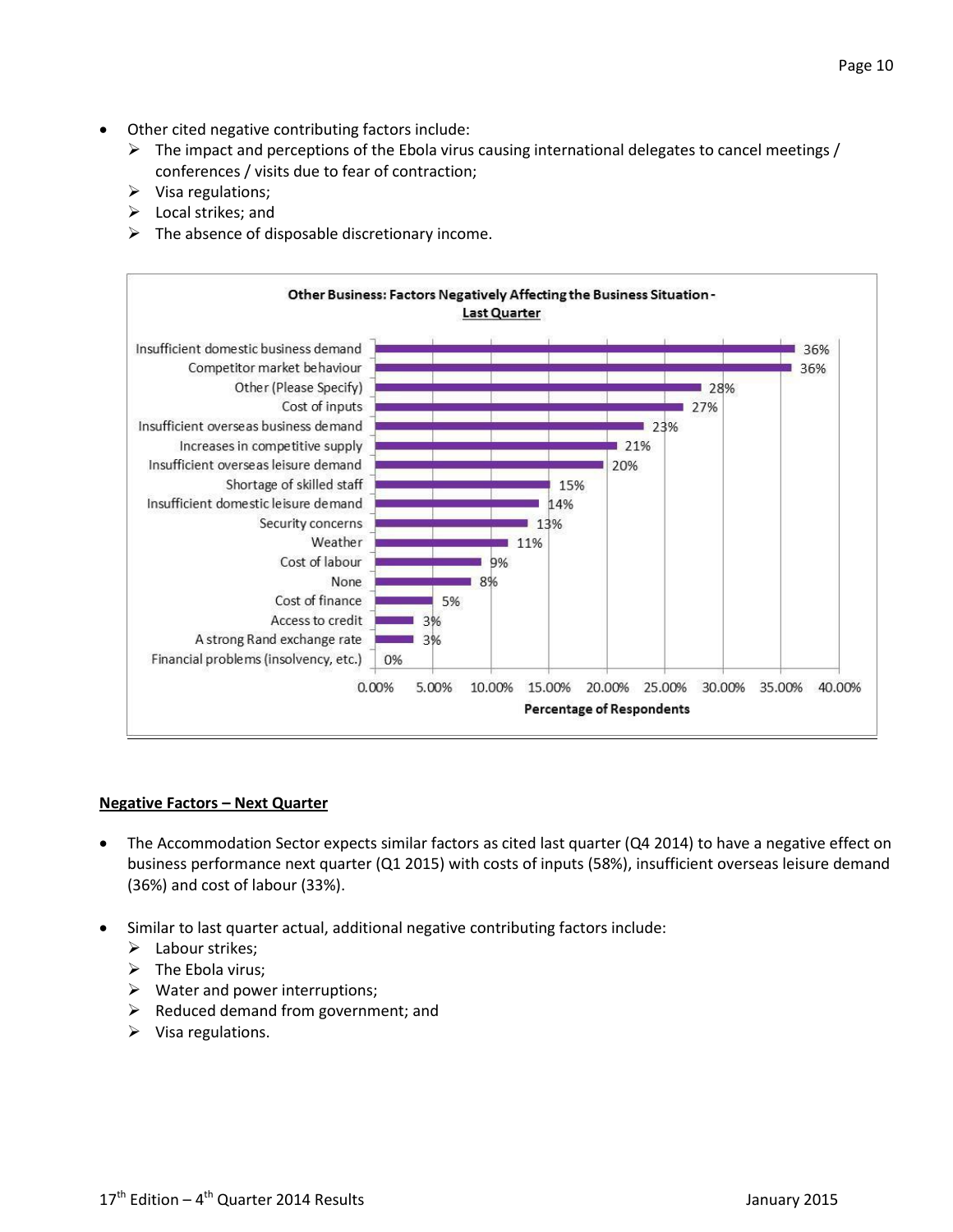

30.00%

Percentage of respondents

40.00%

50.00%

60.00%

70.00%

 Insufficient domestic business demand (41%) is expected to have a major negative effect on business performance for almost half of the Other Tourism Businesses.

10.00%

0.00%

 Additional negative contributing factors experienced last quarter not expected for next quarter last quarter include the effect of violent criminal activities.

20.00%

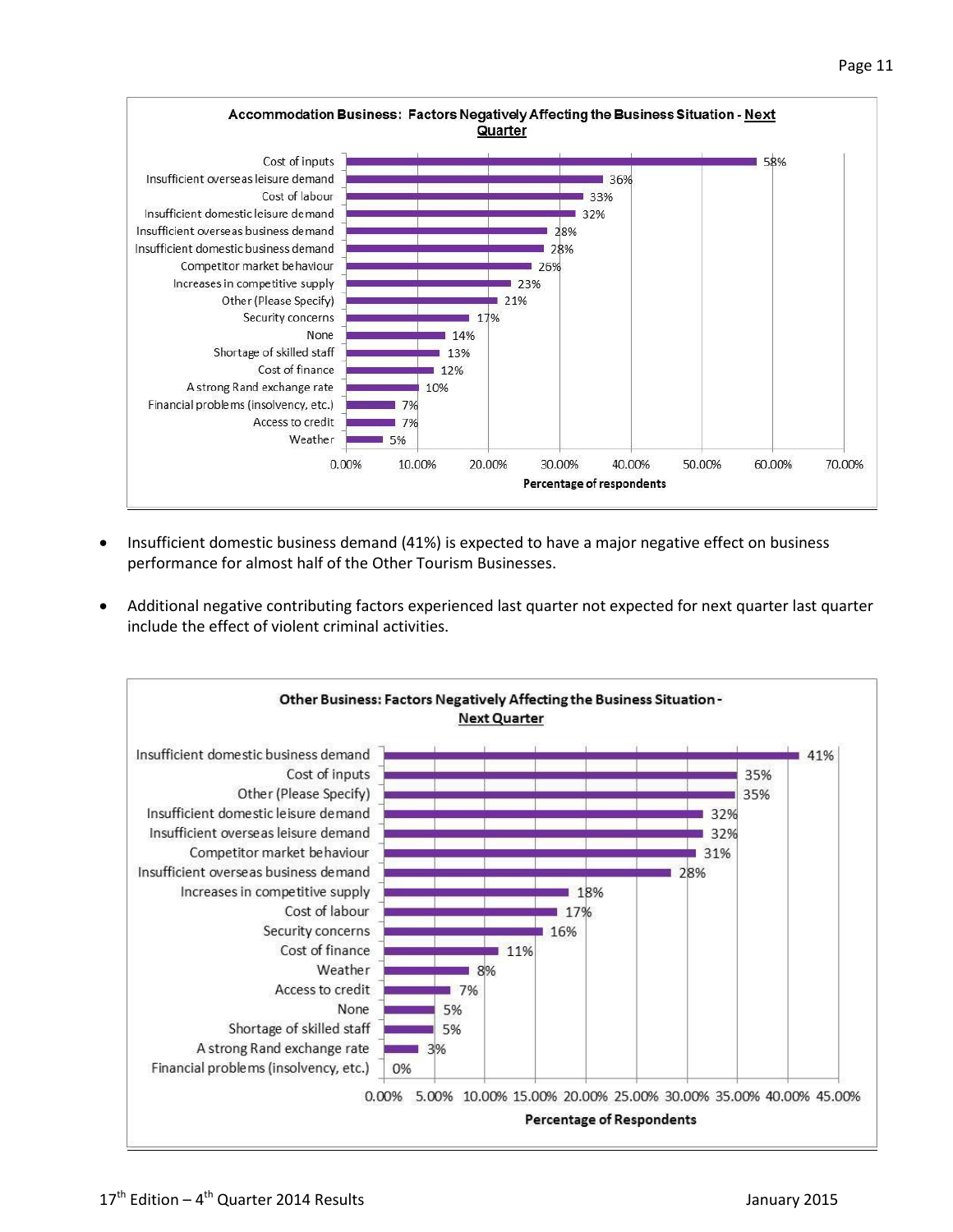#### **Positive Factors – Last Quarter**

- Again, a weak exchange rate features as the main positive contributing factor with 45% and 62% for the Accommodation Sector and Other Tourism Businesses respectively.
- Notably, both the Accommodation Sector and Other Tourism Businesses follow the same pattern featuring in descending order:
	- $\triangleright$  A weak exchange rate;
	- $\triangleright$  Strong domestic leisure demand;
	- $\triangleright$  Strong overseas leisure demand;
	- $\triangleright$  Strong domestic business demand;
	- $\triangleright$  None; and
	- $\triangleright$  Good weather.
- Other cited positive contributing factors include:
	- $\triangleright$  The increases in repeat visitors;
	- $\triangleright$  Decline of fuel prices; and
	- $\triangleright$  The introduction of new tourism offerings.

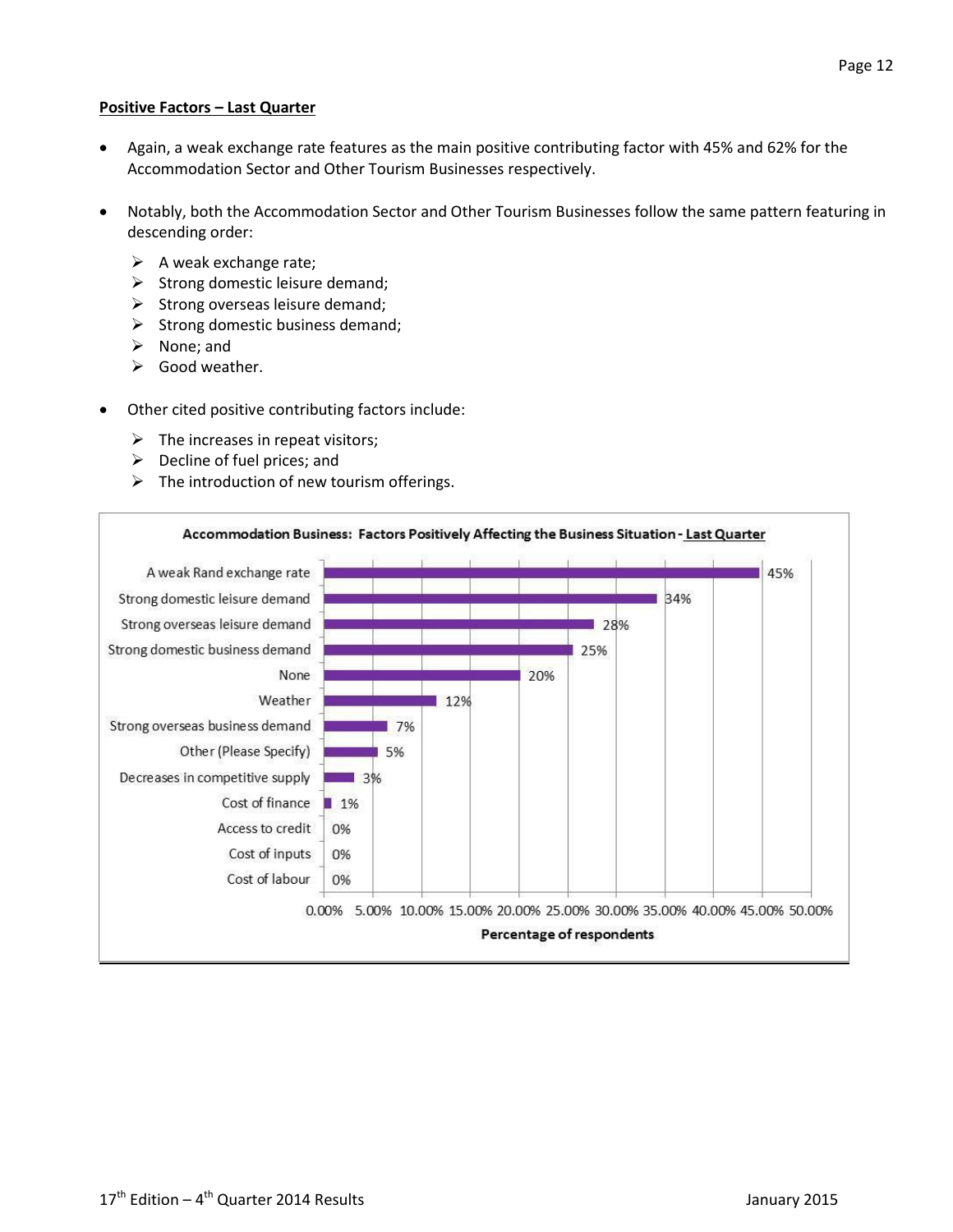



#### **Positive Factors – Next Quarter**

- The weak rand exchange rate is expected to continue to have a positive impact on most businesses in the Accommodation Sector (55%) and Other Tourism Businesses (60%) for the next quarter.
- Other positive influences include the potential eradication of Ebola, greater business demand and lower fuel prices.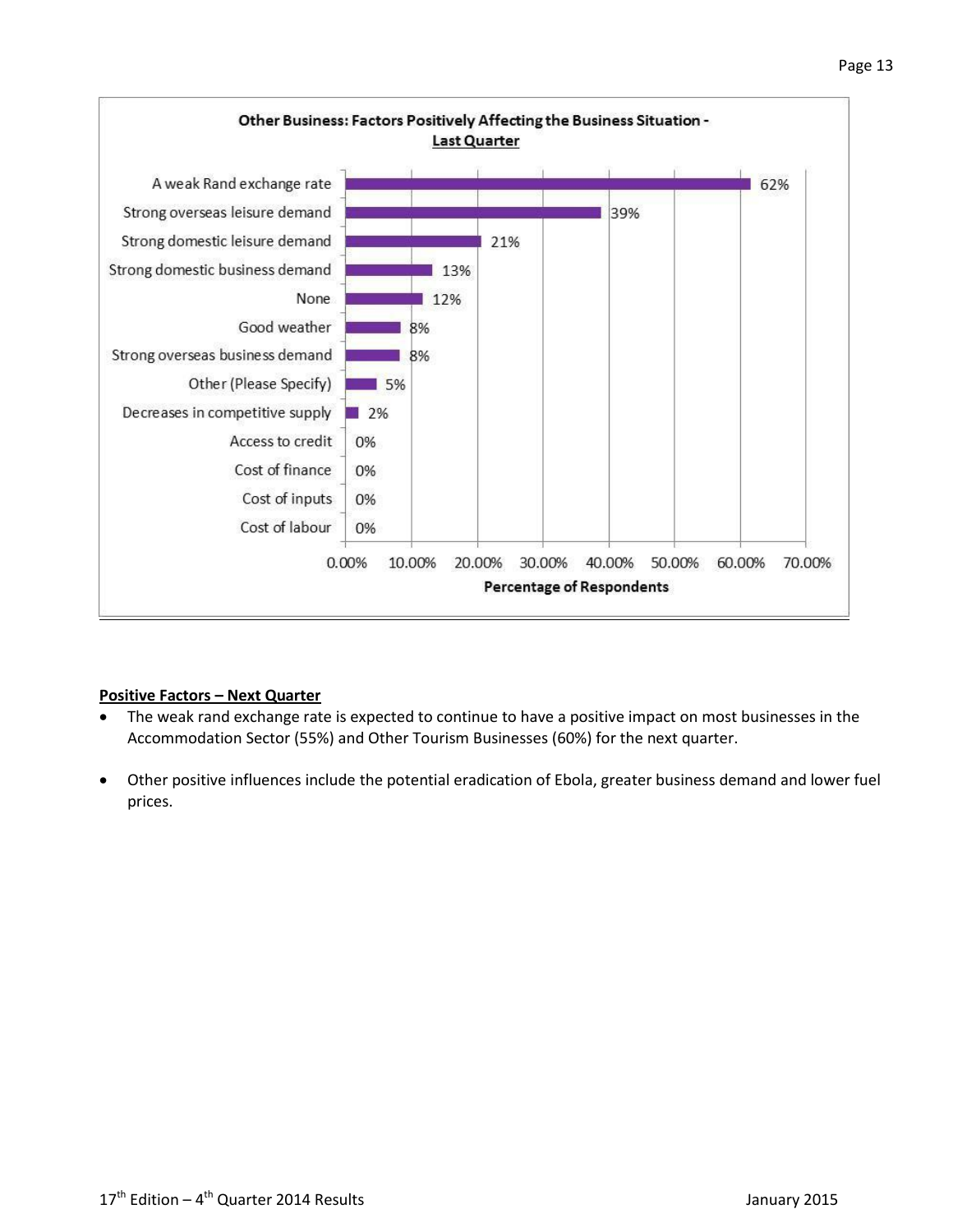

 Other Tourism Businesses are expecting fairly strong demand from overseas leisure and domestic leisure with 52% and 22% respectively.

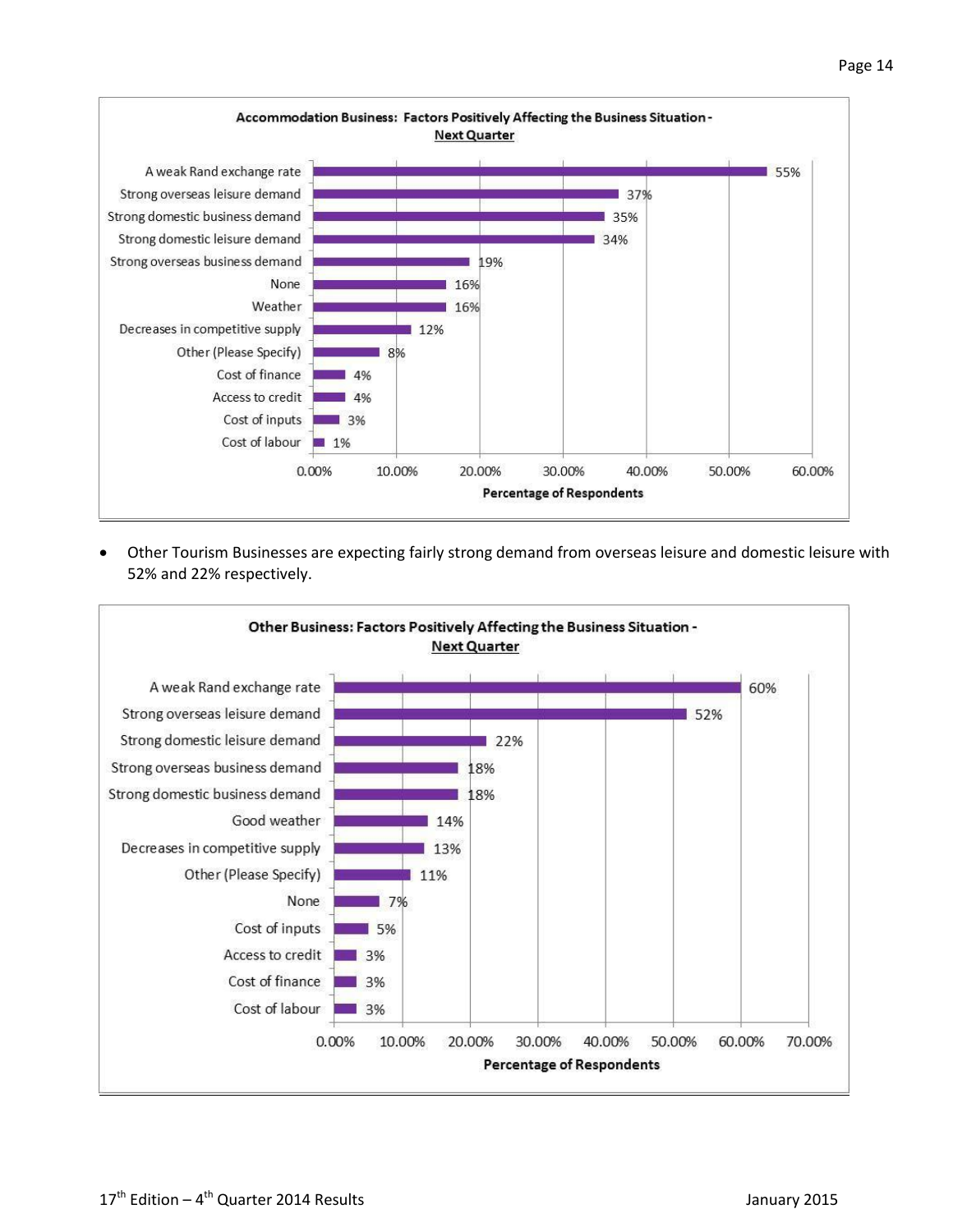# **Additional Questions this Quarter**

Specific to this quarter, we asked various questions relating to expectations for this year (2015).

#### *Respondents were asked whether they expected the total number of employees this year (2015) to:*

- $\triangleright$  Increase significantly;
- $\triangleright$  Increase;
- $\triangleright$  Remain the same;
- $\triangleright$  Decrease; or
- $\triangleright$  Significantly decrease.
- The majority of all respondents (79,4%) do not expect employment levels to change throughout the year; although 16,8% expect to increase levels and only 3,7% expect to decrease levels.

#### *Respondents were asked whether they expected the capacity over this year (2015) to:*

- $\triangleright$  Increase significantly;
- $\blacktriangleright$  Increase;
- $\triangleright$  Remain the same;
- $\triangleright$  Decrease; or
- $\triangleright$  Significantly decrease.
- Again, the majority of respondents (75,9%) do not expect capacity to grow this year.

#### *Respondents were asked to rate each markets (shown below) potential for growth (where 1 is significantly high, 3 is neutral and 5 is significantly low)*

- $\triangleright$  Foreign meetings, incentives, conferences and events market;
- $\triangleright$  Domestic meetings, incentives, conferences and events market;
- $\triangleright$  Foreign business traveller market;
- $\triangleright$  Domestic business traveller market;
- $\triangleright$  Foreign leisure market;
- $\triangleright$  Domestic leisure market; and
- $\triangleright$  Other markets.
- Almost half of the respondents expect low and significantly low growth in foreign and domestic meetings, incentives, conferences and events markets highlighting a pessimistic outlook for the MICE industry.

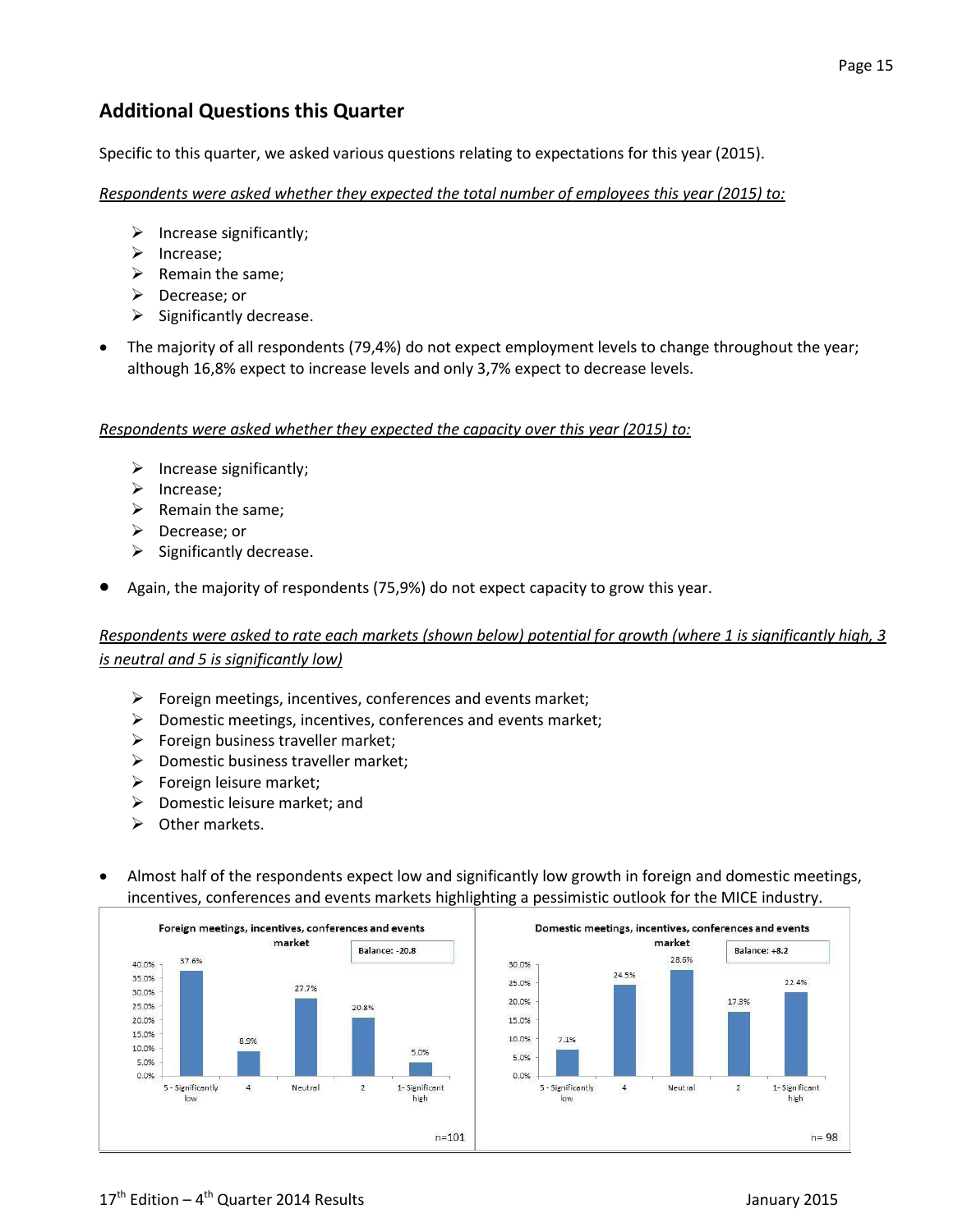

#### Expectations for growth in domestic business travellers are high for a total 40% of respondents.

 The majority of respondents expect both foreign and domestic leisure markets to grow this year with 56,2% and 41,1% respectively.



#### The industry remains neutral with regard to forecasting growth for other markets.

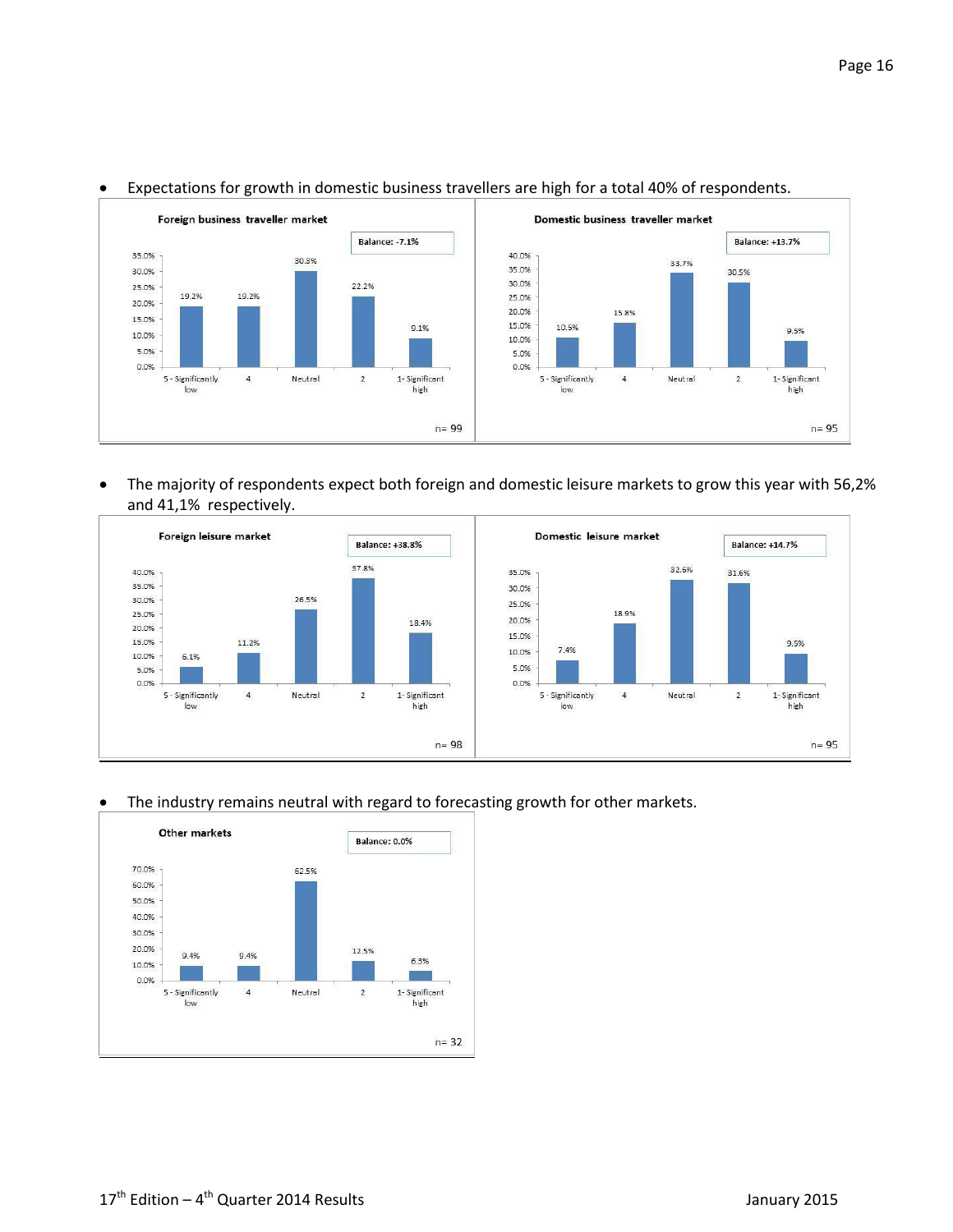# **General Business Indicators**

|      | <b>Quarter 1</b> | <b>Quarter 2</b> | <b>Quarter 3</b> | <b>Quarter 4</b> |
|------|------------------|------------------|------------------|------------------|
| 2010 | 43               | 36               | 47               | 44               |
| 2011 |                  | 48               | 39               | 38               |
| 2012 |                  | 41               | 47               | 46               |
| 2013 |                  | 48               | ∡4               |                  |
| 2014 |                  |                  | 46               |                  |

The Quarterly RMB/BER Business Confidence Index ("**RMB**/**BER**") is shown in the table below.

*Source: BER*

As 50 indicates neutral levels of confidence, the index has largely been in negative territory since 2010 with exceptions in the first quarters of 2011, 2012 and 2013. This quarter, however, showed an uptick to better than normal business performance of 51 reflecting a similar level to that of the TBI for the same period.

For the rest of 2014 the Tourism Industry indicated better performance than the BER index although both indexes showed upswings as the year progressed.

The RMB/BER is a business tendency survey based on OECD methodology as is the TBCSA TBI.

The SACCI Business Confidence Index ("**BCI**") is a composite indicator, as oppose to a tendency survey. The BCI is a market-related index that reflects not what business is saying, but what it is doing and experiencing. It is therefore not an opinion/perception-based index. Even though the BCI is not a tendency survey like the TBI, it is another regular and timeous indicator of economic activity to which the TBI can be compared.

The index is based on the average economic activity for 2005 being a base of 100. The index rose above 100 in 2006 reaching 119 at its highest level and stayed above 100 in the early part of 2007 and thereafter declined.

| Year                     | 2011  |              |              |       |            |            |      |      |            |      |                |            |
|--------------------------|-------|--------------|--------------|-------|------------|------------|------|------|------------|------|----------------|------------|
| <b>Month</b>             | Jan   | Feb          | <b>March</b> | Apr   | May        | <b>Jun</b> | Jul  | Aug  | Sep        | Oct  | <b>Nov</b>     | <b>Dec</b> |
| <b>SACCI BCI</b>         | 103.1 | 101.9        | 104.2        | 102.5 | 101.2      | 102.4      | 99   | 98.6 | 98.4       | 97.5 | 97.4           | 99.1       |
| <b>Quarterly Average</b> |       | 103.1        |              | 102.0 |            |            | 98.7 |      |            | 98.0 |                |            |
| Year                     |       |              |              |       |            |            | 2012 |      |            |      |                |            |
| <b>Month</b>             | Jan   | Feb          | <b>March</b> | Apr   | May        | <b>Jun</b> | Jul  | Aug  | <b>Sep</b> | Oct  | <b>Nov</b>     | <b>Dec</b> |
| <b>SACCI BCI</b>         | 97.1  | 99.5         | 95.7         | 94.3  | 92.8       | 94.9       | 90.9 | 95   | 91.7       | 92   | 91.7           | 93         |
| <b>Quarterly Average</b> |       | 97.4<br>94.0 |              |       | 92.5       |            |      | 92.2 |            |      |                |            |
| Year                     |       |              |              |       |            |            | 2013 |      |            |      |                |            |
| <b>Month</b>             | Jan   | Feb          | <b>March</b> | Apr   | May        | <b>Jun</b> | Jul  | Aug  | Sep        | Oct  | <b>Nov</b>     | <b>Dec</b> |
| <b>SACCI BCI</b>         | 94.0  | 93.0         | 90.4         | 92.3  | 90.4       | 90.2       | 90.7 | 90.5 | 91.4       | 91.1 | 90.8           | 91.9       |
| Quarterly Average        |       | 92.5         | 91.0         |       |            | 90.9       |      |      | 91.3       |      |                |            |
| Year                     | 2014  |              |              |       |            |            |      |      |            |      |                |            |
| <b>Month</b>             | Jan   | Feb          | <b>March</b> | Apr   | <b>May</b> | <b>Jun</b> | Jul  | Aug  | <b>Sep</b> | Oct  | <b>Nov</b>     | <b>Dec</b> |
| <b>SACCI BCI</b>         | 90.5  | 91.9         | 92.7         | 92.6  | 88.9       | 89.7       | 87.9 | 89   | 89.2       | 88.8 | 90.8           | 88.3       |
| Quarterly Average        |       | 91.7         |              |       | 90.4       |            |      | 88.7 |            |      | 89.3           |            |
|                          |       |              |              |       |            |            |      |      |            |      | Q <sub>4</sub> |            |

The SACCI BCI from 2011 -2014 is presented in the below table.